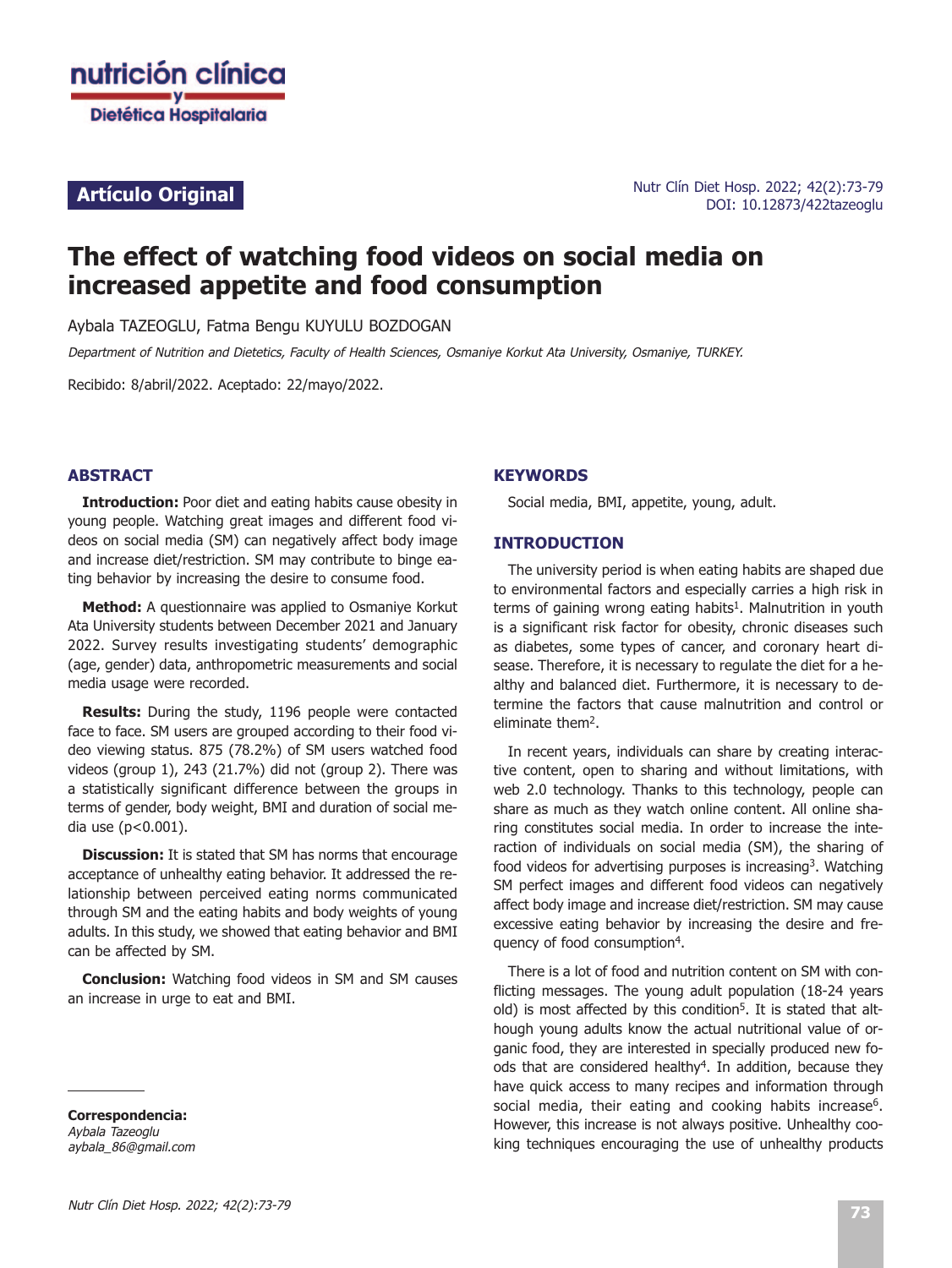can lead to an unhealthy diet by causing the use of foods with excess calories<sup>7</sup>.

While there are studies in the literature showing that social media affects individuals, especially regarding reducing food intake and losing weight, the number of studies that social media causes weight gain is limited<sup>8</sup>. Therefore, in this study, we aimed to investigate watching food videos on social media on appetite, food consumption, and body mass index (BMI).

# **MATERIAL – METHODS**

Between December 2021 and January 2022, our questionnaire was applied face-to-face to a total of 1160 university students, 606 women and 554 men, with an average age of 21.8, studying at Osmaniye Korkut Ata University. Participation in the study is voluntary. Therefore, undergraduate and associate degree students studying at Osmaniye Korkut Ata University and wishing to participate in the study were included in our study. Those who did not want to participate in the study and were not students were excluded.

Anthropometric measurements were made and recorded by the person applying the questionnaire using a weight-height scale. then body mass index was calculated using the formula  $kg/m<sup>2</sup>$ .

The demographic (age, gender) data of the students included in the study, anthropometric measurements, and survey results investigating the use of SM were recorded. Bodyweight (kg), height (cm) and body mass index (BMI) (kg/m2) were recorded in anthropometric measurements. BMI was calculated as body weight/height squared. In the survey questions, there are questions about SM use, frequency of SM use, the status and frequency of watching food videos, and the changes affected after watching the food video.

# **Study Design**

While the hypothesis of the study was planned; It has been established that watching food videos on social media has no effect on appetite and food intake.

SM usage status and frequency of use of participants will be determined. First, participants who use SM will be questioned about watching food videos in SM. Then, the food video will be grouped and compared as viewers and non-watchers. Next, the viewers of the food video will be grouped and compared as men and women. After these groupings, the participants will be compared according to the demographic, anthropometric, and survey data investigating the use of SM after the groupings.

# **Statistical analysis**

Parametric tests were used without the normality test due to the compatibility of the Central Limit Theorem<sup>9</sup>. The mean

and standard deviation are defined with their minimum and maximum values while performing the statistics of continuous data on the scales. While defining categorical variables, it was defined with frequency and percentage. The Chisquare test was used for categorical variables. Student's ttest was used to compare the means of two independent groups. The Pearson test calculated the correlation coefficients and statistical significance of two continuous variables. The statistical significance level of the data was taken as p<0.05. MedCalc program and www.e-picos.com were used to evaluate the data.

## **Ethics Committee Approval**

The study was presented to Osmaniye Korkut Ata University Health Sciences Research Ethics Committee, and ethics committee approval was obtained for the study (ethics committee no: 2021-11-102).

### **RESULTS**

One thousand one hundred ninety-six (n=1196) people were contacted face-to-face on the Osmaniye Korkut Ata University campus during the study. A total of 36 people were excluded because nine people were not university students, and 27 did not accept participating in the study. Questions were asked, and a questionnaire was applied to 1160 participants who met the study inclusion criteria and wanted to participate in the study.

The mean age of the participants was 21.8±1.8 years. Of the participants, 606 (52.2%) were female, and 554 (47.7%) were male. While 1118 of the participants used SM, 42 of them were not using SM. The rate of SM use of the participants was 98.5% in women and 94.1% in men. Watching food videos in SM was 72.1% for women and 85.4% for men. The rate of SM use was statistically significantly higher in women, and the rate of watching food videos in SM was statistically significantly higher in men (p<0.001) (table 1).

Participants using SM were divided into two groups according to their food video watching status. Of the SM users, 875 (78.2%) watched food videos (group 1), 243 (21.7%) did not (group 2). Demographic, anthropometric, and SM usage habits of the groups are given in table 2. There was no difference between the groups regarding age and height (p>0.05). There were differences between the groups in terms of gender distribution, weight, BMI, and SM use (p<0.001) (table 2).

Participants who used SM and watched food videos were evaluated within themselves. Food video viewers were divided into two groups according to gender. Of those watching the food video, 430 (49.1%) were female, and 455 (50.9%) were male. The mean age of women was 21.9±1.9 years and 21.6±1.7 for men (table 3).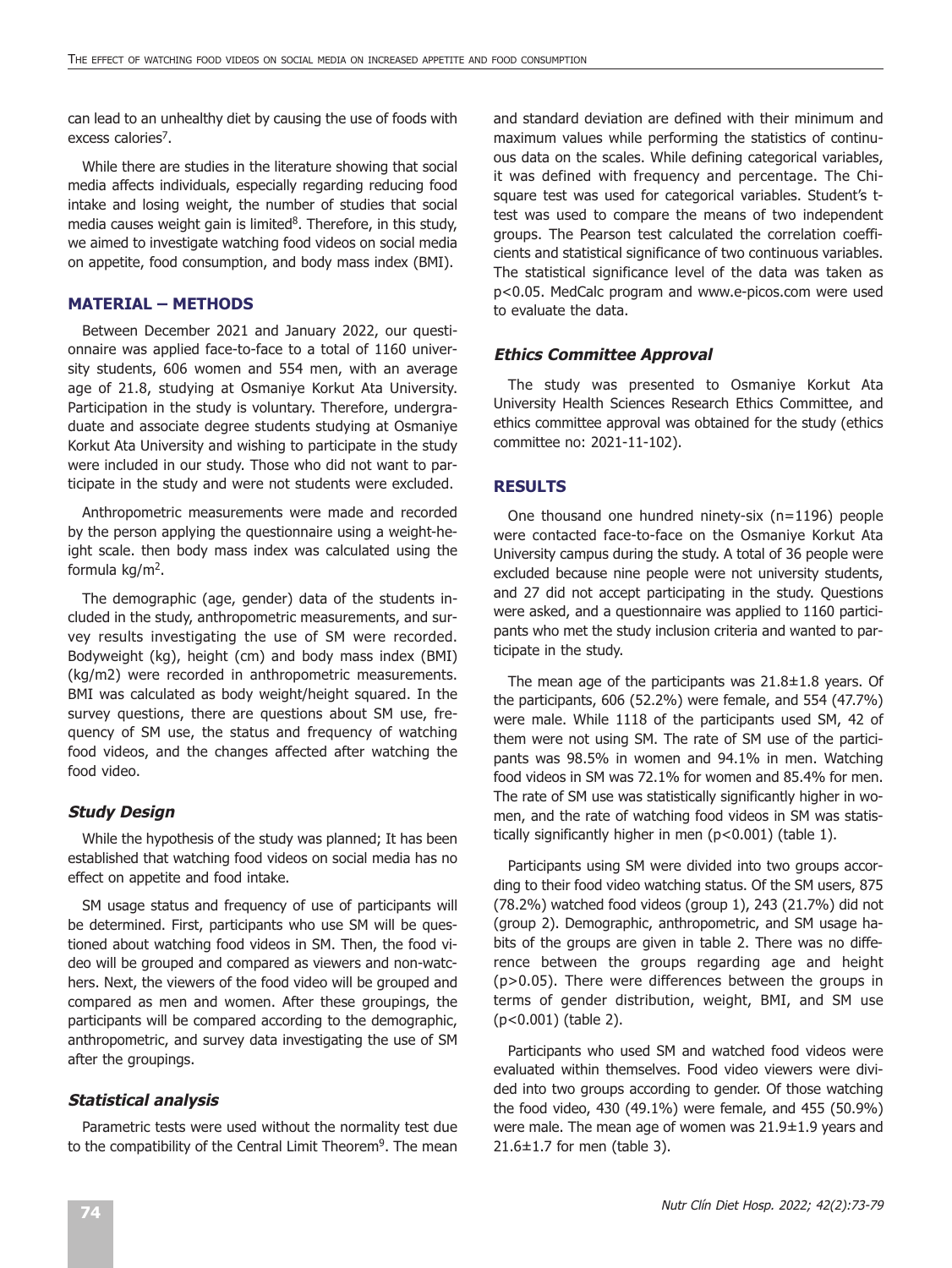|                                           | All patient (n=1160) | Woman $(n=606)$ | Male (n=554)   | p value     |  |  |
|-------------------------------------------|----------------------|-----------------|----------------|-------------|--|--|
|                                           | $x \pm SD$           | $x \pm SD$      | $x \pm SD$     |             |  |  |
| Age                                       | $21.8 \pm 1.8$       | $21.4 \pm 1.7$  | $22.1 \pm 1.5$ | $0.62*$     |  |  |
|                                           | n(%)                 | n(%)            | n(%)           |             |  |  |
| Do you use social media?                  |                      |                 |                |             |  |  |
| Yes                                       | 1118 (96.5)          | 597 (98.5)      | 521 (94.1)     | $< 0.001**$ |  |  |
| No                                        | 42(3.5)              | 9(1.5)          | 33(5.9)        |             |  |  |
| Do you watch food videos on social media? |                      |                 |                |             |  |  |
| Yes                                       | 875 (78.3)           | 430 (72.1)      | 445 (85.4)     | $< 0.001**$ |  |  |
| No                                        | 243 (21.7)           | 167 (27.9)      | 76 (14.6)      |             |  |  |

**Table 1.** Social media usage and food video watching rates of the participants

\*Student t test, \*\*Chi square test (p<0.05).

|  | <b>Table 2.</b> Data on demographic, anthropometric and social media usage time of the participants |  |  |
|--|-----------------------------------------------------------------------------------------------------|--|--|
|  |                                                                                                     |  |  |

|                                                      | <b>All patient</b><br>$(n=1118)$ | Group 1<br>(Watching food video)<br>$(n=875)$ | <b>Group 2</b><br>(Not watching a cooking video)<br>$(n=243)$ | p value     |  |  |
|------------------------------------------------------|----------------------------------|-----------------------------------------------|---------------------------------------------------------------|-------------|--|--|
|                                                      | $x \pm SD$                       | $x \pm SD$                                    | $x \pm SD$                                                    |             |  |  |
| Age (year)                                           | $21.9 \pm 1.8$                   | $21.7 \pm 1.9$                                | $22.3 \pm 1.5$                                                | $0.23*$     |  |  |
| Weight (kg)                                          | 70.96±9.75                       | 73.44±8.71                                    | $< 0.001*$<br>62.05±7.88                                      |             |  |  |
| Length (cm)                                          | 165.89±6.83                      | 164.92±6.62                                   | 166.16±6.85<br>$0.17*$                                        |             |  |  |
| BMI ( $\text{kg/m}^2$ )                              | $25.77 \pm 3.14$                 | $26.62 \pm 2.92$                              | 22.74±1.75                                                    | $< 0.001*$  |  |  |
| How many minutes do you<br>use social media per day? | 160.82±64.03                     | 181.53±54.21                                  | 86.26±34.36                                                   | $< 0.001*$  |  |  |
| How many minutes a day<br>do you watch food videos?  | 38.27±19.16                      | 38.27±19.16                                   |                                                               |             |  |  |
|                                                      | n(%)                             | n(%)                                          | n(%)                                                          |             |  |  |
| Gender                                               |                                  |                                               |                                                               |             |  |  |
| Woman                                                | 597 (53.4)                       | 430 (49.1)                                    | 167 (68.7)                                                    | $< 0.001**$ |  |  |
| Male                                                 | 521 (46.6)                       | 445 (50.9)                                    | 76 (31.3)                                                     |             |  |  |

\*Student t test, \*\*Chi square test (p<0.05) BMI: Body Mass Index.

The duration of SM use was 210.19±42.13 minutes in women and 153.84±50.05 minutes in men. The duration of watching food videos in SM was 29.92±12.58 minutes in women and 45.35±30.91 minutes in men. While women used SM longer than men, men watched food videos longer (p<0.001).

It was stated that the most common reason for watching food videos in SM was that the videos they watched were advertisements or recommended videos (62.1%). Other reasons were recorded as friend posts (22.3%) and requests to watch (17.6%). Immediately after watching the food video, 66.7%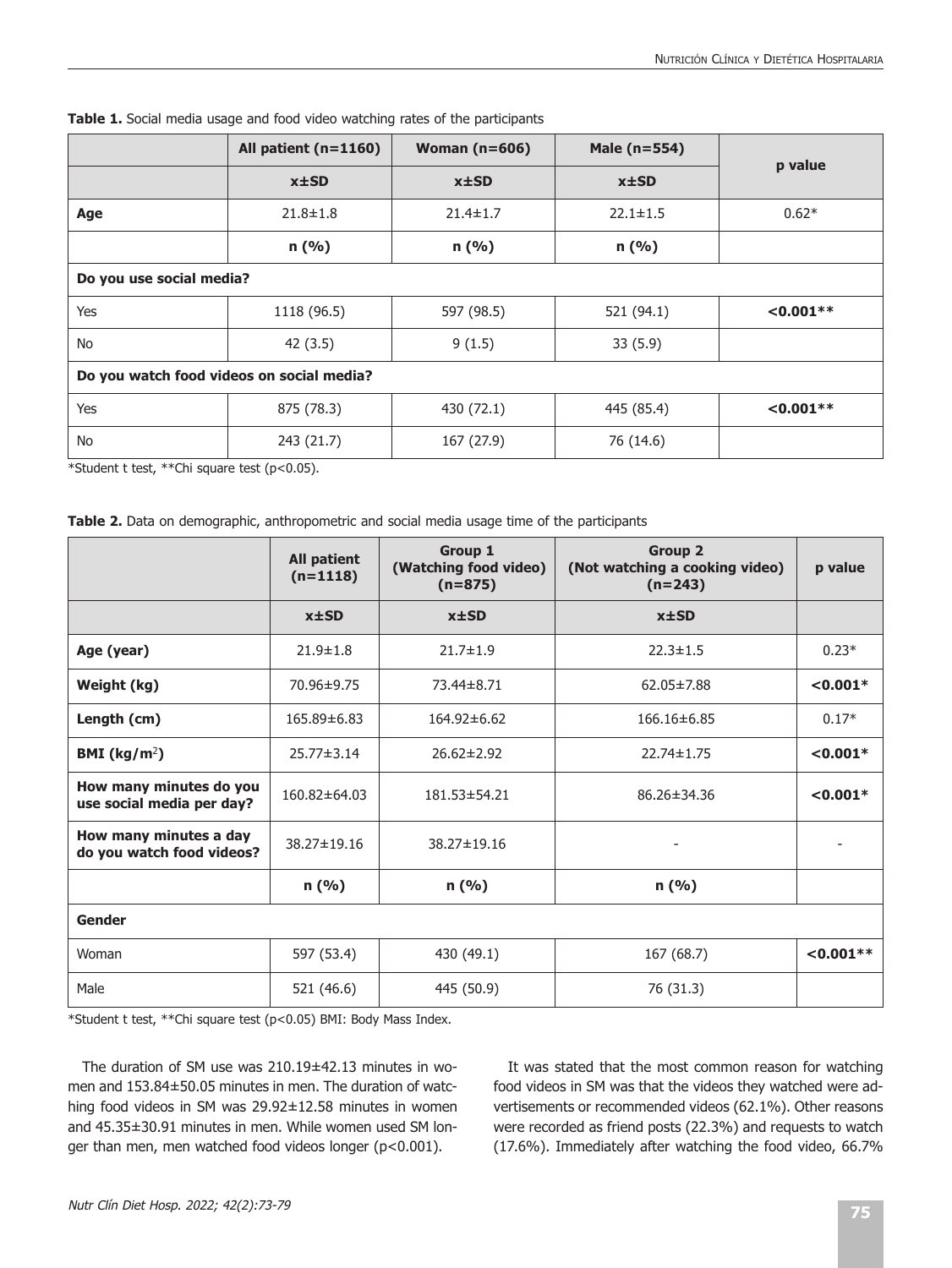| Table 3. Factors affecting social media users watching food videos |  |  |  |
|--------------------------------------------------------------------|--|--|--|
|--------------------------------------------------------------------|--|--|--|

|                                                               | Group $1(n=875)$   | Female $(n=430)$ | Male (n=445)   | p value     |  |
|---------------------------------------------------------------|--------------------|------------------|----------------|-------------|--|
|                                                               | $x \pm SD$         | $x \pm SD$       | $x \pm SD$     |             |  |
| Age                                                           | $21.7 \pm 1.8$     | $21.9 \pm 1.9$   | $21.6 \pm 1.7$ | $0.68*$     |  |
| How many minutes a day do you use<br>social media?            | $181.53 \pm 54.21$ | 210.19±42.13     | 153.84±50.05   | $< 0.001*$  |  |
| How many minutes a day do you watch<br>food videos?           | 38.27±19.16        | 29.92±12.58      | 46.35±30.91    | $< 0.001*$  |  |
|                                                               | n (%)              | n (%)            | n(%)           |             |  |
| Why are you watching a food video?                            |                    |                  |                |             |  |
| I want to watch                                               | 155 (17.6)         | 82 (19.1)        | 73 (16.4)      | $0.21**$    |  |
| Randomly pops up                                              | 544 (62.1)         | 262 (60.9)       | 262 (58.9)     |             |  |
| my friends are sending                                        | 196 (22.3)         | 86 (20)          | 110 (24.7)     |             |  |
| Does your appetite increase after the food video?             |                    |                  |                |             |  |
| Yes                                                           | 617 (70.5)         | 309 (71.9)       | 308 (69.2)     | $0.39**$    |  |
| No                                                            | 258 (29.5)         | 121 (28.1)       | 137 (30.8)     |             |  |
| Do you eat when your appetite increases after the food video? |                    |                  |                |             |  |
| <b>Yes</b>                                                    | 588 (95.3)         | 287 (92.9)       | 301 (97.7)     | $0.004**$   |  |
| No                                                            | 29 (4.7)           | 22(7.1)          | 7(2.3)         |             |  |
| Can you eat right after the video?                            |                    |                  |                |             |  |
| Yes                                                           | 619 (70.7)         | 287 (66.7)       | 332 (74.6)     | $0.01**$    |  |
| <b>No</b>                                                     | 256 (29.3)         | 143 (33.3)       | 113 (25.4)     |             |  |
| Do you feel regret for eating after the food video?           |                    |                  |                |             |  |
| Yes                                                           | 338 (54.6)         | 209 (72.8)       | 129 (38.9)     | $0.01**$    |  |
| No                                                            | 281 (45.4)         | 78 (27.2)        | 203(61.1)      |             |  |
| What kind of food do you eat after watching the video?        |                    |                  |                |             |  |
| Fast food                                                     | 372 (60.1)         | 169 (58.9)       | 203(61.1)      | $0.08**$    |  |
| Local foods                                                   | 118 (19.1)         | 55 (19.2)        | 63 (18.9)      |             |  |
| I do not choose food                                          | 129 (20.8)         | 63 (21.9)        | 66 (19.9)      |             |  |
| Do you have relatives who watch and share food videos?        |                    |                  |                |             |  |
| Yes                                                           | 313 (35.8)         | 139 (32.3)       | 174 (39.1)     | $0.04**$    |  |
| No                                                            | 562 (64.2)         | 291 (67.7)       | 271 (60.9)     |             |  |
| Can you share a cooking video?                                |                    |                  |                |             |  |
| Yes                                                           | 293 (33.5)         | 127 (29.5)       | 166 (37.3)     | $< 0.01**$  |  |
| No                                                            | 582 (66.5)         | 303 (70.5)       | 279 (62.7)     |             |  |
| Do you think that cooking videos suddenly make you eat?       |                    |                  |                |             |  |
| Yes                                                           | 434 (49.6)         | 253 (58.8)       | 181 (40.7)     | $< 0.001**$ |  |
| No                                                            | 441 (50.4)         | 177 (41.2)       | 264 (59.3)     |             |  |

\*Student t test, \*\*Chi square test (p<0.05).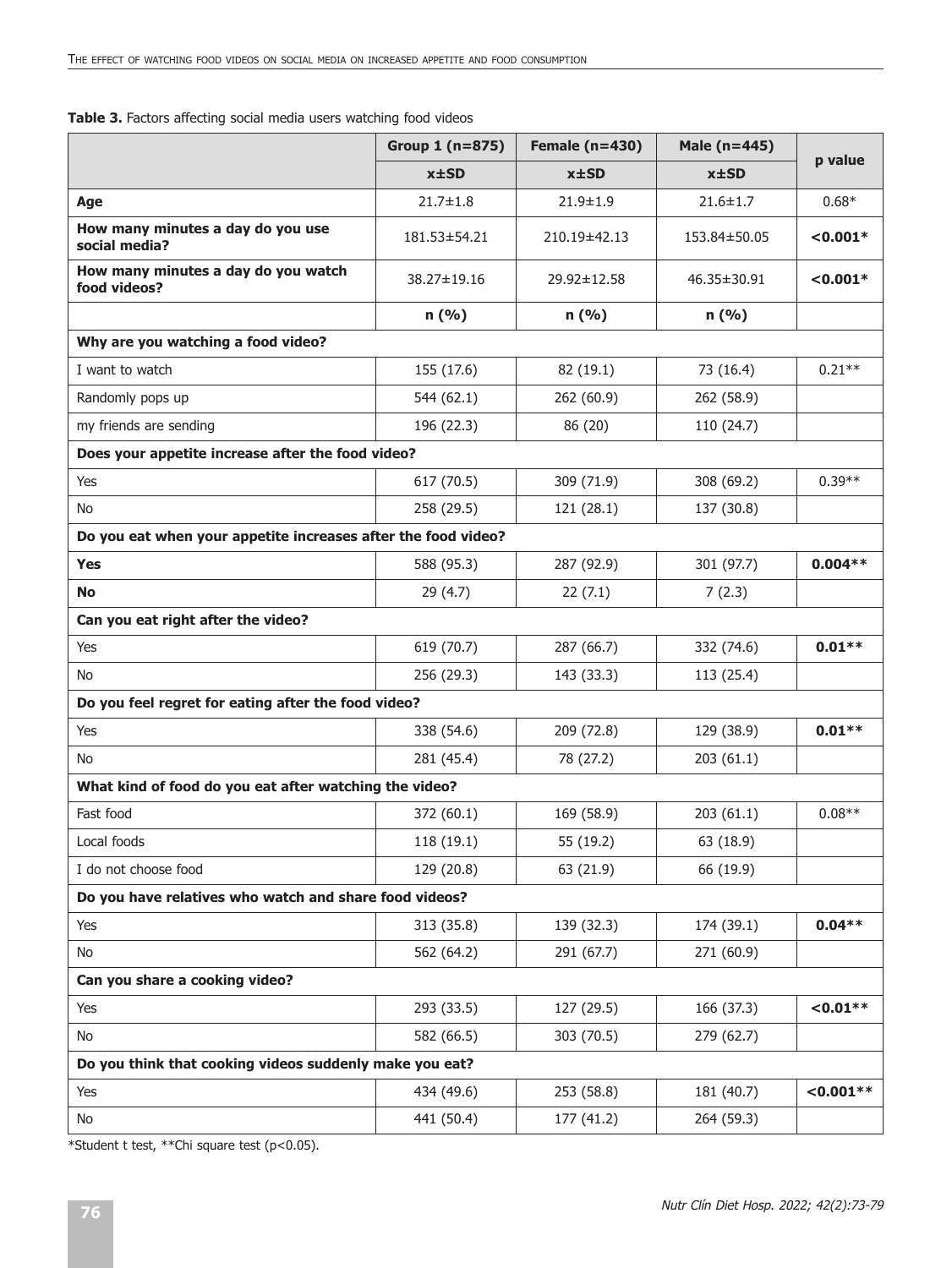of women and 74.6% of men were eating. Men are more affected by food videos than women  $(p=0.01)$ .

When we asked, "Does your appetite increase after watching a food video?" 70.5% of the participants answered yes, and 29.5% answered no. 92.9% of women and 97.7% of men, whose appetite increased after watching a food video, ate after the video. Men were statistically more affected than women due to increased appetite after the food video, and they ate  $(p=0.004)$ .

When the participants who ate after the food video were examined, 72.8% of the women thought that they took food calories even though they did not need it because they ate. This rate was 38.9% in men. Women had more regrets than men for eating statistically significantly (p=0.01).

When the food types that the participants ate after the food video were examined, the participants preferred fast food most frequently (60.1%). 20.8% of the participants stated that they ate whatever they could without distinguishing between food after watching the food video.

The presence of a person watching a food video near the participants and their sharing were asked. It was determined that 32.3% of women and 39.1% of men have a relative who watches food videos in their social circle. It was determined that 29.5% of women and 37.3% of men shared food videos in SM. Compared to women, men shared food videos in SM and had more friends who shared food videos in their social circle (p<0.01, p=0.04, respectively) (Table 3).

"Do you think watching food videos in SM suddenly makes people feel like eating and eating?" he was asked. 58.8% of women and 40.7% of men answered "yes" to this question. Women stated that they were more affected in this regard  $(p<0.001)$ .

Participants' BMI and SM use efficiency were evaluated. A correlation was found between BMI and the duration of SM use (correlation coefficient=0.485) and time to watch food video in SM (correlation coefficient=0.691) (p<0.001) (table 4).

# **DISCUSSION**

It is stated that SM use or exposure to image-related content is associated with higher body dissatisfaction, diet/local food or overeating, or healthy food choices<sup>10</sup>. Through SM, a relatively new format, social norms regarding food choice

and intake can now be communicated $8$ . Of the 107 food-related posts analyzed in SM, 75% were unhealthy. This indicates that exposure to energy-dense foods is high in SM. SM can expose its users to these posts and influence their eating behavior $11$ .

According to the SM algorithm, the videos watched in SM are more likely to come across videos with similar content. As food videos are watched, they cause many different types of food videos to be watched quickly. Our study stated that the most common reason for watching food videos in SM was that the videos they watched were advertisements or recommended videos (62.1%). Other reasons were recorded as friend posts (22.3%) and requests to watch (17.6%). Immediately after watching the food video, 66.7% of women and 74.6% of men were eating. Men are more affected by food videos than women ( $p=0.01$ ). In a study, participants (81%) stated a relationship between food and SM. 38% of participants reported that SM was associated with increased food choices. SM participants (28%) stated that they also use pictures of their meals as SM sharing places. 32% of the participants also stated that SM could be a source of distraction at mealtimes and when making food choices $12$ .

In our study, 58.8% of women and 40.7% of men state that they suddenly desire to eat after watching food videos, and 60.1% of them consume fast food in total. Studies emphasize that individuals' eating behaviors are highly affected by environmental stimuli, and even the type of food changes accordingly13. Therefore, respondents indicate that they will adjust their intake to match the consumption of others. For example, in cases where others reported consuming too much fruit and vegetables or less junk food, participants reported eating more fruit and vegetables or consuming less junk food<sup>13-15</sup>. In another study, it was stated that those who were exposed to descriptive norms stating that other employees chose vegetables with their meals for six weeks increased the number of those who chose vegetables with their meals at the end of 6 weeks $16$ .

In our study, 875 (78.2%) of SM users were watching food videos (group 1), 243 (21.7%) were not (group 2). Weight, BMI, and duration of SM use were statistically significantly higher in the group that watched the food video (group 1) compared to group 2. In the gender evaluation, while men were more common in group 1, women were more common in group 2 (p<0.001). In addition, in our study, while women

**Table 4.** Correlation of social media use and watching food videos with BMI

|                          | $x \pm SD$        | <b>Correlation Coefficient</b> | $p$ value $*$ |
|--------------------------|-------------------|--------------------------------|---------------|
| Social media usage time  | 160.87±63.96      | 0.485                          | < 0.001       |
| Food video watching time | $38.21 \pm 19.16$ | 0.691                          | < 0.001       |

\*Paired samples t-test (p<0.05).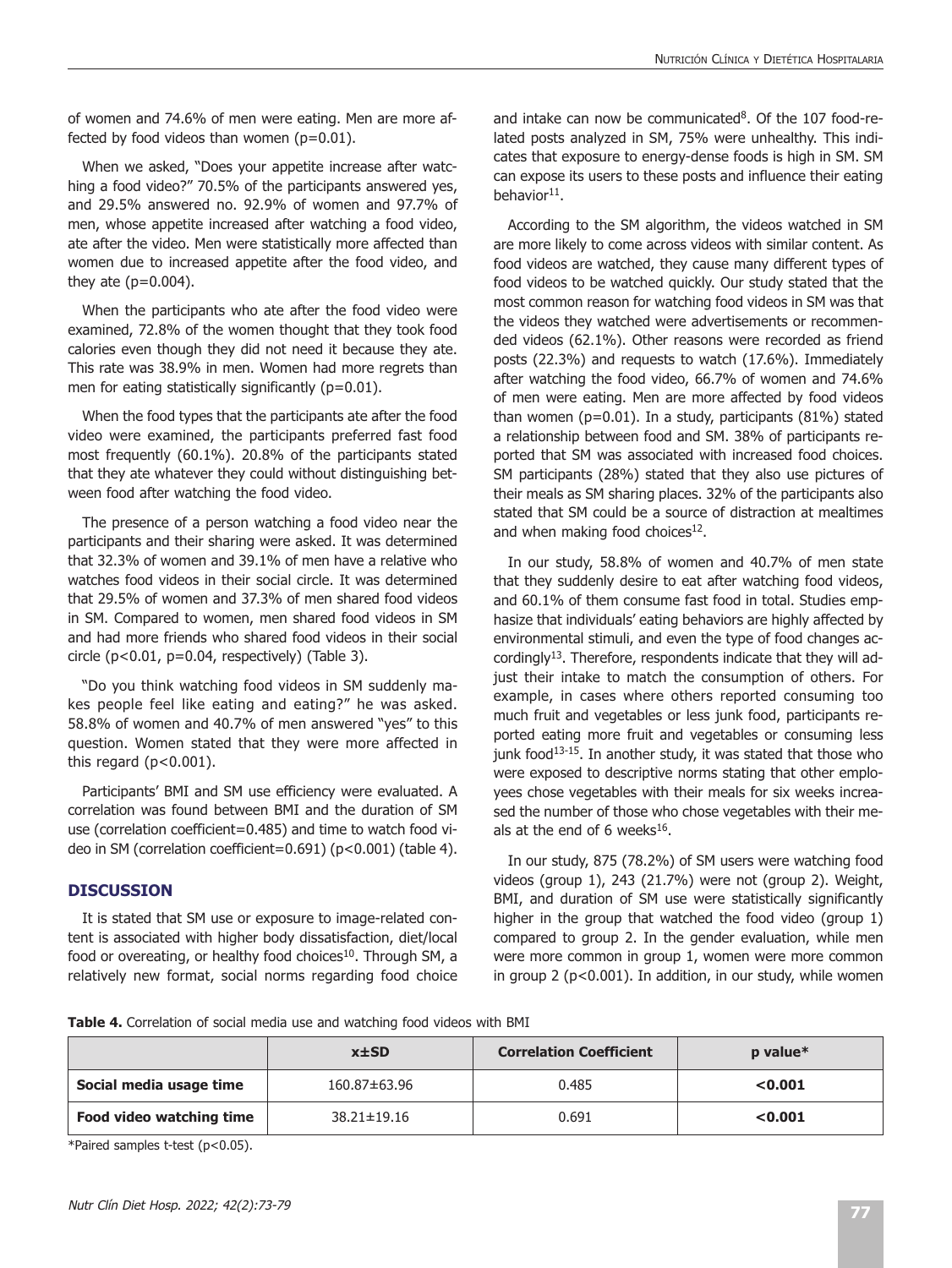used SM longer than men, men watched food videos for longer (p<0.001).

In our study, "Do you think that watching food videos in SM suddenly creates a feeling of eating and makes people eat?" 58.8% of women and 40.7% of men answered "yes". Women stated that they were more affected in this regard ( $p$ <0.001). Vaterlaus et al. reported in their study that viewing food videos in young people may lead to feeling hungry, eating, or restricting oneself<sup>6</sup>.

In our study, the feeling of eating suddenly after the food video was higher in women (p<0.001). Mollen et al. stated in their study that food choices could be affected by social norms as well as whether individuals like it or not. It is emphasized that social approval may be more important than the individual's pleasure<sup>15</sup>.

Our study determined that there was a positive correlation between BMI and the duration of SM use and the duration of watching food videos in SM (p<0.001). Most of the studies on SM have investigated SM addiction and screen addiction in young people. It is associated with BMI due to SM's reduced movement and excessive eating in front of the screen<sup>17</sup>. Young people are highly influenced by the interactive nature of SM back and forth. Clark et al. found in their study that obese youths in SM communication were in transmission. It suggests that the social environment may affect body weight $18$ . The meals and shares of people in our social circle affect each other. It is stated that this interaction may affect body weight<sup>19,20</sup>.

Young adults often prefer SM for nutrition and food. They use their motives to inform others about eating through restaurant reviews, recipes, and pictures $21$ . McFerran et al. reported that those who follow obese individuals in SM are higher than those who follow thin individuals<sup>22</sup>. Studies have shown that if SM affects eating behavior, it may impact body weight. It has been reported that individuals in weight loss programs with norms that encourage acceptance of unhealthy eating behavior in SM have less weight  $loss^{23,24}$ . Therefore, it has been stated that SM can also affect body weight if social norms encourage the consumption of certain foods. However, few studies have addressed the relationship between perceived eating norms communicated through SM and young adults' eating habits and body weights.

Our study showed that besides eating behavior, BMI could be affected by SM. However, the sample size in this study is significant, and there are limitations as there is information based on the participants' statements in general. Therefore, it was accepted based on the participants' statements without measuring the weight and height. In addition, looking at the waist to hip ratio could determine the presence of abdominal obesity and the risk of related diseases in young adults in the study. Considering these in future studies will contribute to the explanation of the relationship between SM and BMI.

#### **CONCLUSION**

SM affects appetite and BMI. SM increases the urge to eat. The effect of the power of SM in the field of nutrition has been shown in every field. Accurate transfer of information with healthy nutrition in SM and controlling this transfer are essential steps for a healthy future.

### **CONTRIBUTORS**

Aybala Tazeoğlu and Fatma Bengü Kuyulu Bozdoğan designed the study. Aybala Tazeoğlu was responsible for data collection, statistical analyses and wrote the first draft of the manuscript. Fatma Bengü Kuyulu Bozdoğan edited subsequent drafts of the manuscript, and have approved the final manuscript.

### **REFERENCES**

- 1. Arslan M., Aydemir I., Ayhan Yabancı Nurcan. Examination Of The Relationship Between Depression and Body Mass Index (BMI) Among University Students. Clin Exp Health Sci 2021; 11: 175- 181. doi: 10.33808/clinexphealthsci.789597
- 2. Icen H., Günes F.E. The Relationship Between University Students' Nutritional Status, Cardio-Metabolic Biomarkers and Physical Activity Levels. Clin Exp Health Sci 2021; 11: 495-503. doi: 10.33808/clinexphealthsci.820145
- 3. Özgür M., Uçar A. Comparison of social media addiction and body perception and nutrition knowledge levels in girls students studying at university. Journal of Health Sciences. 2020; 9(2): 46-54.
- 4. Barklamb AM, Molenaar A, Brennan L, Evans S, Choong J, Herron E, Reid M, McCaffrey TA. Learning the Language of Social Media: A Comparison of Engagement Metrics and Social Media Strategies Used by Food and Nutrition-Related Social Media Accounts. Nutrients. 2020; 12(9):2839. doi: 10.3390/nu12092839.
- 5. Carpenter DM, Geryk LL, Chen AT, Nagler RH, Dieckmann NF, Han PK. Conflicting health information: a critical research need. Health Expect. 2016 Dec;19(6):1173-1182. doi: 10.1111/hex.12438.
- 6. Mendoza-Herrera K, Valero-Morales I, Ocampo-Granados ME, Reyes-Morales H, Arce-Amaré F, Barquera S. An Overview of Social Media Use in the Field of Public Health Nutrition: Benefits, Scope, Limitations, and a Latin American Experience. Prev Chronic Dis. 2020 Aug 6;17:E76. doi: 10.5888/pcd17.200047.
- 7. Stirling E, Willcox J, Ong KL, Forsyth A. Social media analytics in nutrition research: a rapid review of current usage in investigation of dietary behaviours. Public Health Nutr. 2021 Apr;24(6):1193-1209. doi: 10.1017/S1368980020005248.
- 8. Hawkins LK, Farrow C, Thomas JM. Do perceived norms of social media users' eating habits and preferences predict our own food consumption and BMI? Appetite. 2020 Jun 1;149:104611. doi: 10.1016/j.appet.2020.104611.
- 9. Norman G. Likert scales, levels of measurement and the "laws" of statistics. Adv Health Sci Educ Theory Pract. 2010 Dec;15(5):625- 32. doi: 10.1007/s10459-010-9222-y.